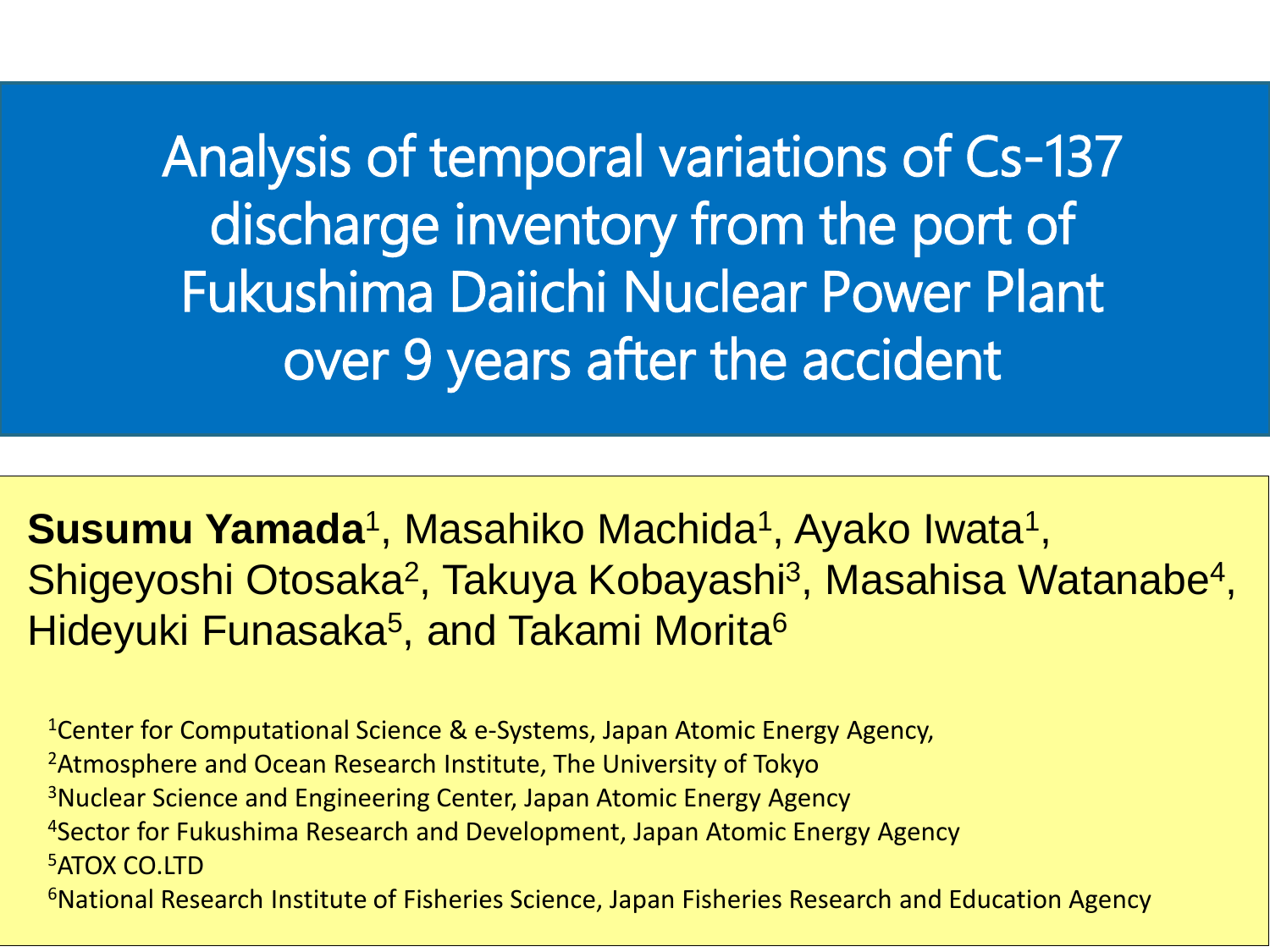# **Summary**

Just after Fukushima Daiichi Nuclear Power Plant (1F) accident occurred in March 2011, the direct discharges of highly-contaminated water from reactor Unit 2 and 3 into the 1F port followed. After the suppressions of the direct discharges, Kanda (Biogeosci. 10, 6107–6113, 2013) suggested that relatively small amounts of runoff of a radionuclide (Cs-137) from 1F port into Fukushima coastal region has continued based on his estimation method. However, Kanda's estimation period was limited up to September 2012. Therefore, we expand the estimation period of the discharged inventory up to very recently, March 2020 with significant accuracy improvements by the present authors. As a result, we find that totally, in the period over 9 years, the discharged inventory has gradually diminished together with various characteristic fluctuations. In this presentation, we analyze the observed diminishing trends with temporal fluctuations and discuss their relationships with various suppression measures and constructions toward decommissioning of 1F. Furthermore, we estimate the annual discharged amount of Cs-137 and evaluate its impacts on the coastal area in terms of seawater concentrations.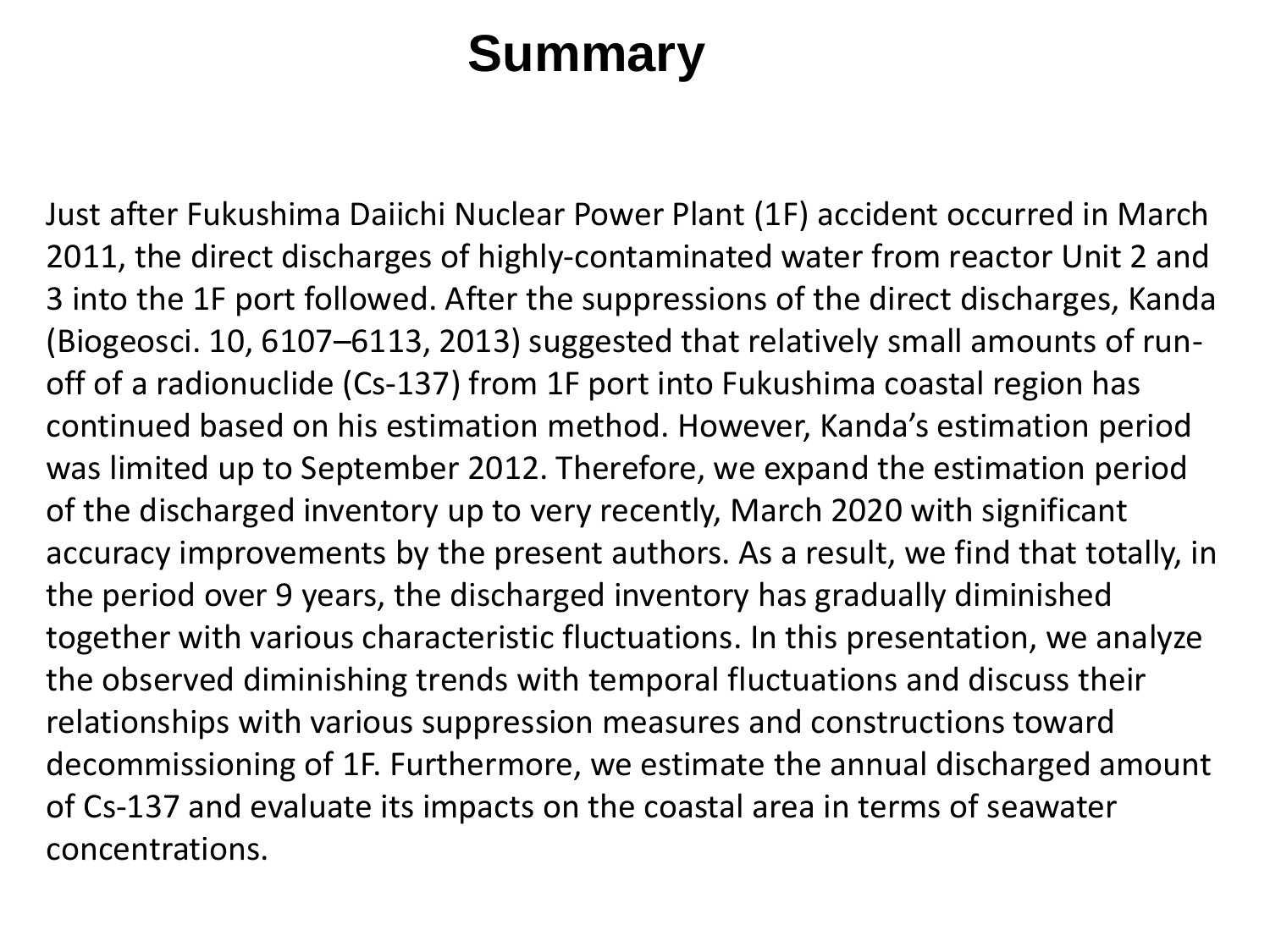# Introduction



Seashore around Fukushima Daiich Nuclear Power Plants (1F)

# **Our Aim**

**Evaluate input sources of Cs-137 to seashore around 1F** 

**How does 1F port discharge contributes to the seashore inventory ?**



**Estimate the discharge from 1F port using monitoring data inside 1F**



**2011 Apr. - 2018 Jun. 7-years discharge Inventory**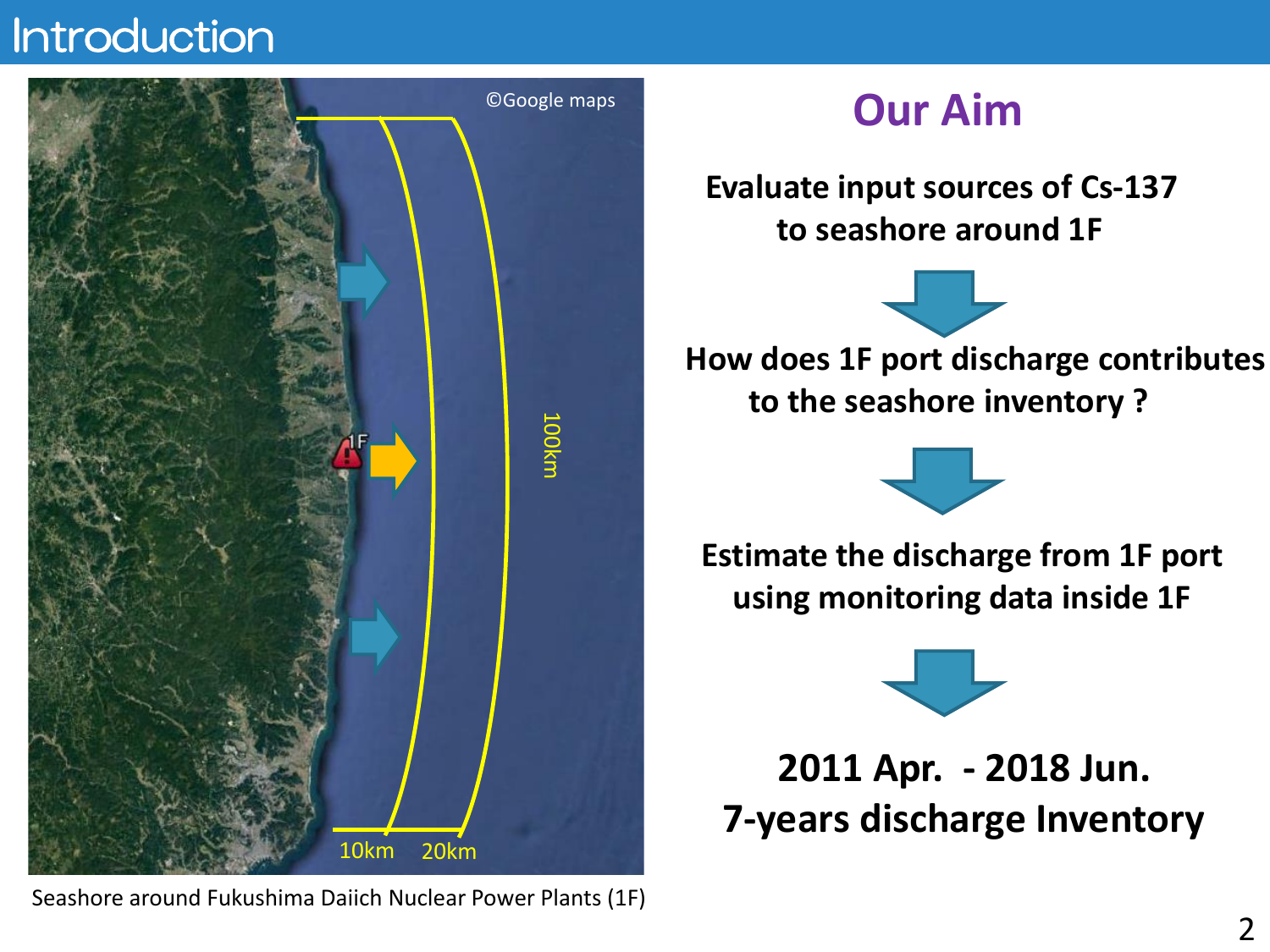## Estimation scheme for the discharge inventory from 1F port (I)



#### **1F port discharge inventory (Bq/day) = 1F port inventory of Cs-137(Bq)X 0.44(/day)**

**J. Kanda, "Continuing <sup>137</sup>Cs release to the sea from the Fukushima Daiichi Nuclear Power Plant through 2012 ", Biogeosciences, 10, 6107–6113, 2013**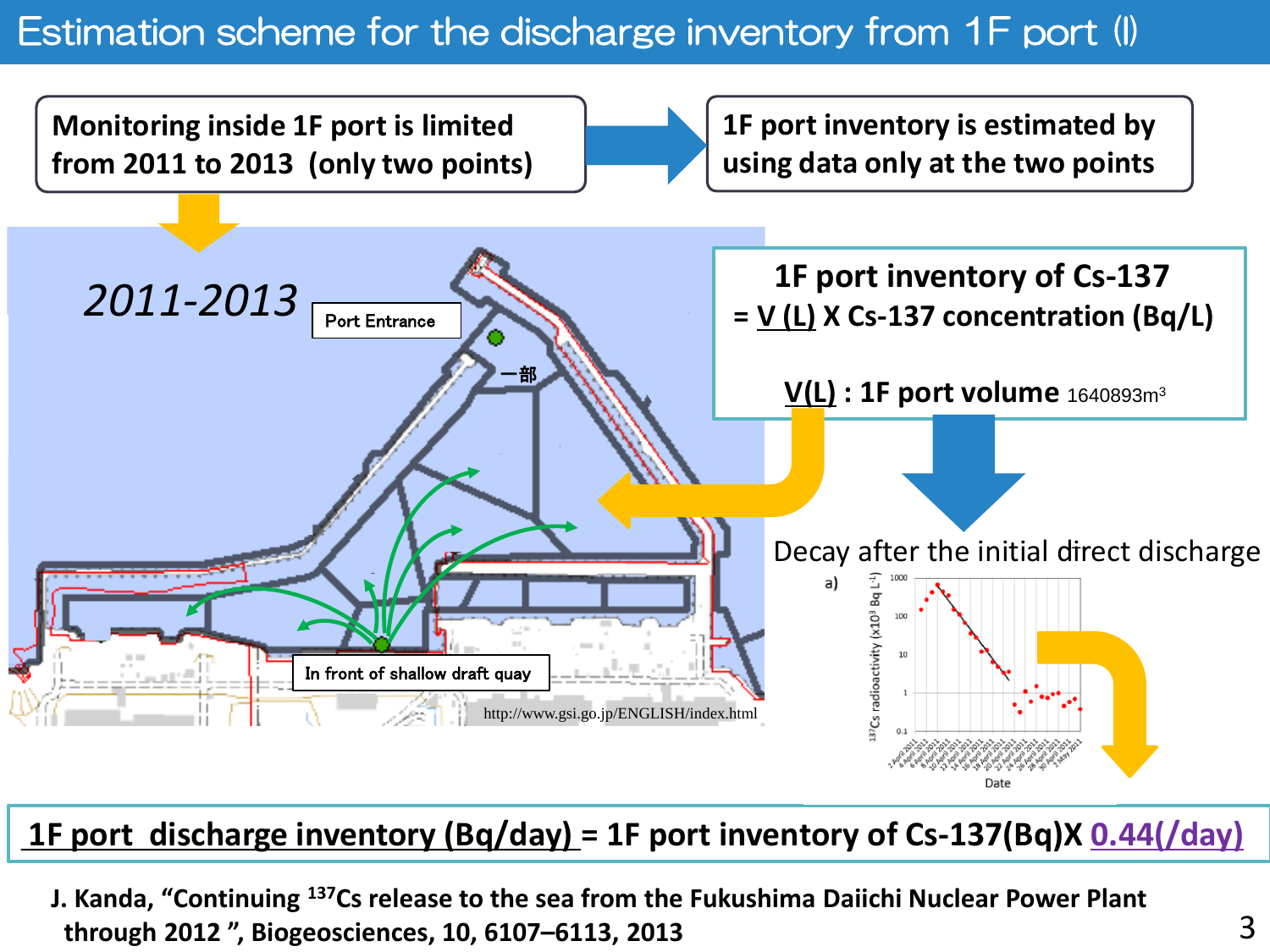# Estimation method for discharge inventory from 1F port (II)

In front of unit 6 water intake channel ① In front of shallow draft quay ② East side in the port ③ West side in the port ④ North side in the port ⑤ South side in the port ⑥ Port center ⑦ Port entrance (8) **Using Voronoi tessellation scheme for the monitoring system renewal** 2013- Monitoring at multiple points inside 1F port **http://www.gsi.go.jp/ENGLISH/index.html** 

**Inventory is estimated in each Voronoi polygonal column** 

> ※The number of monitoring points has increased to 8 since 2013

| <b>Monitoring</b><br>Point    | Depth(m) | Area( $m2$ ) |
|-------------------------------|----------|--------------|
| ⊕                             | 5.85     | 15853.91     |
| $\overline{\mathcal{Z}}$      | 8.60     | 11381.35     |
| $\overline{3}$                | 8.61     | 31688.56     |
| ❹                             | 8.86     | 22240.60     |
| 5                             | 8.32     | 27554.57     |
| $\textcircled{\scriptsize 6}$ | 8.74     | 53516.06     |
|                               | 4.21     | 30630.35     |
| $^\circledR$                  | 9.75     | 15816.25     |

1F port volume: 1640893m<sup>3</sup>

## **The inventory estimation accuracy is improved**

#### **1F port Inventory(Bq)= Σ**(**each polygonal column volume (L) X concentration (Bq/L))** i=① ⑧

M. Machida, S. Yamada, A. Iwata, S. Otosaka, T. Kobayashi, M. Watababe, H. Funasaka & T. Morita, "Seven-year temporal variation of Caesium-137 discharge inventory from the port of Fukushima Daiichi Nuclear Power Plant: continuous monthly estimation of Caesium-137 discharge in the period from April 2011 to June 2018", Journal of Nuclear Science and Technology (2020)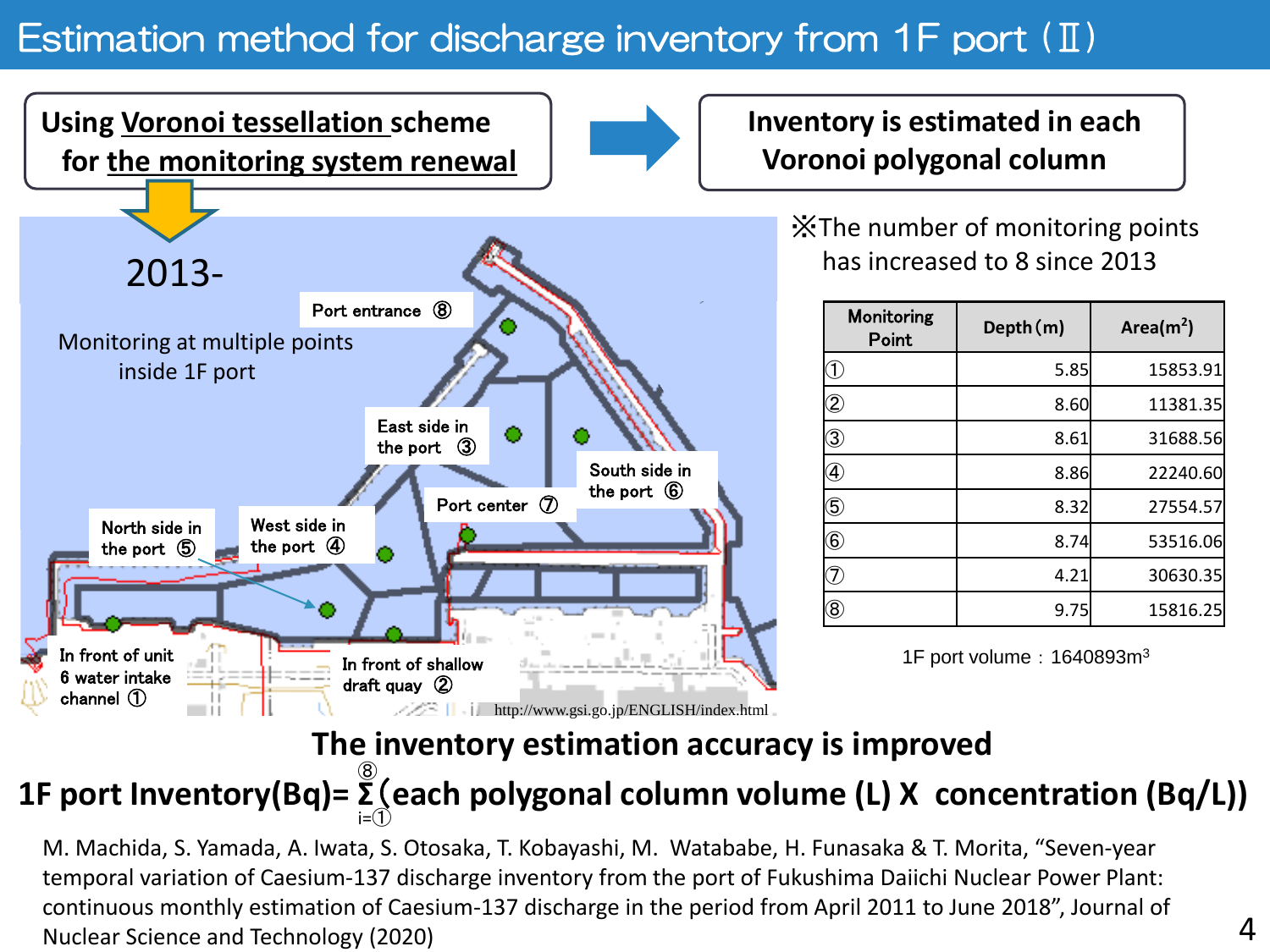# Monthly Cs-137 discharge inventory from 1F port (min~max) by using Voronoi scheme



2011 Apr. 2011 Oct. 2012 Apr. 2012 Oct. 2013 Apr. 2013 Oct. 2014 Apr 2014 Oct. 2015Apr. 2015 Oct. 2016 Apr 2016 Oct. 2017 Apr.

## **When less than detection limit is measured**

### **Year Month**

True is inside

detection limit value is inputted in the estimation equation  $\Rightarrow$  max

zero is inputted in the estimation equation  $\Rightarrow$  min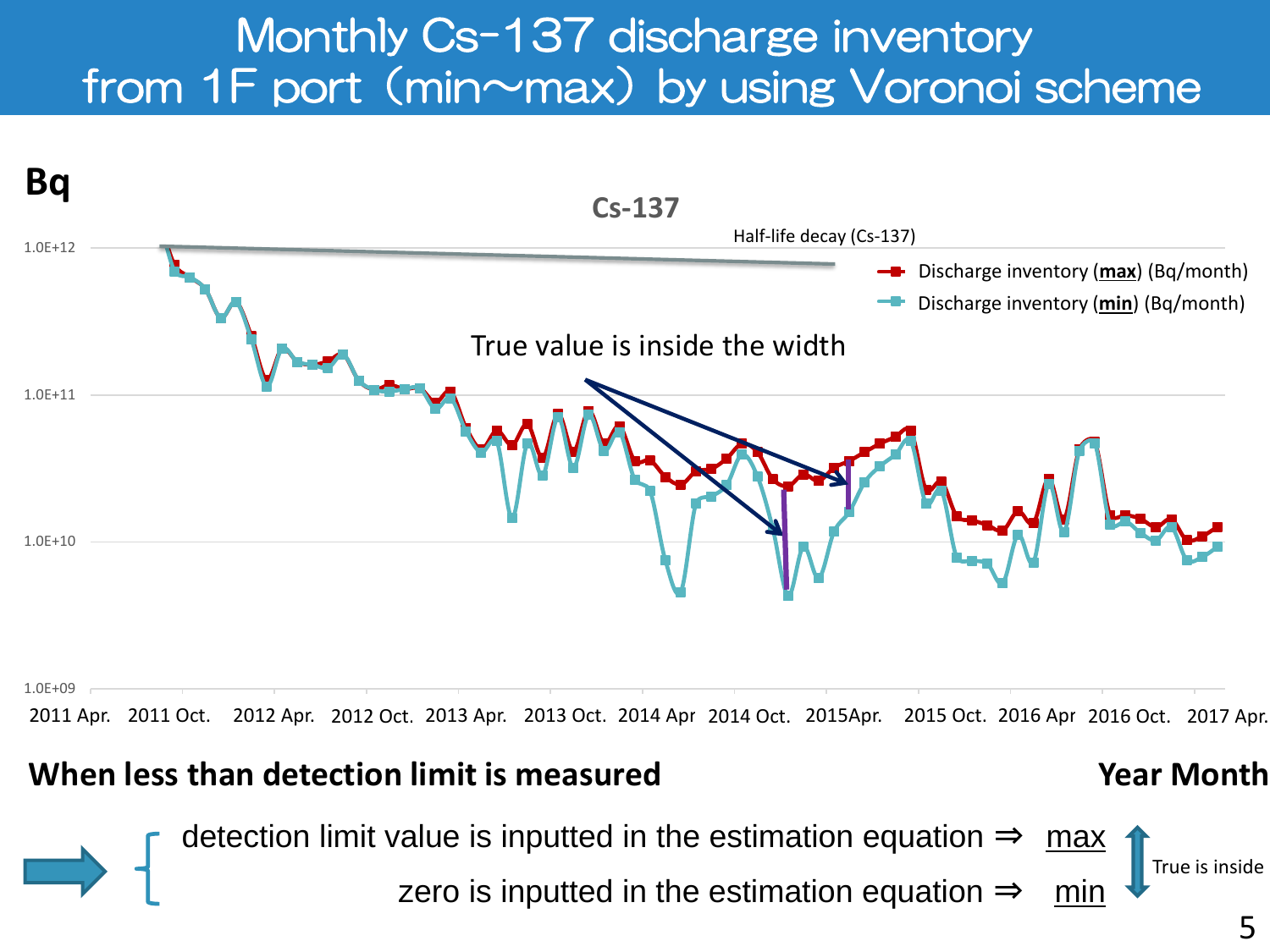# Comparison of discharge inventory between Voronoi tessellation and Kanda scheme

|      | <b>Voronoi tessellation scheme</b>           |      | Kanda scheme                                    |
|------|----------------------------------------------|------|-------------------------------------------------|
|      | Total discharge inventory (/year)<br>min-max |      | Total discharge inventory (/year)<br>$min$ -max |
| 2011 | $1.9E+15$ ~ $1.9E+15$                        | 2011 | $2.3E+15$ ~ 2.3E+15                             |
| 2012 | $2.1E+12 \sim 2.2E+12$                       | 2012 | $2.9E+12 \sim 2.9E+12$                          |
| 2013 | 7.0E+11 $\sim$ 8.1E+11                       | 2013 | $1.4E+12 \sim 1.4E+12$                          |
| 2014 | $3.0E+11$ ~ $4.5E+11$                        | 2014 | 7.1E+11 $\sim$ 7.4E+11                          |
| 2015 | $2.4E+11 \sim 4.1E+11$                       | 2015 | $3.2E+11 \sim 6.4E+11$                          |
| 2016 | $2.0E+11 \sim 2.5E+11$                       | 2016 | $2.4E+11 \sim 2.8E+11$                          |
| 2017 | $1.3E+11 \sim 1.6E+11$                       | 2017 | $1.9E+11 \sim 2.4E+11$                          |



# ※ **2015 annual discharge inventory**:

**Takase River**>1F **port** > **Kuma River**

JAEA・Sector of Fukushima R&D